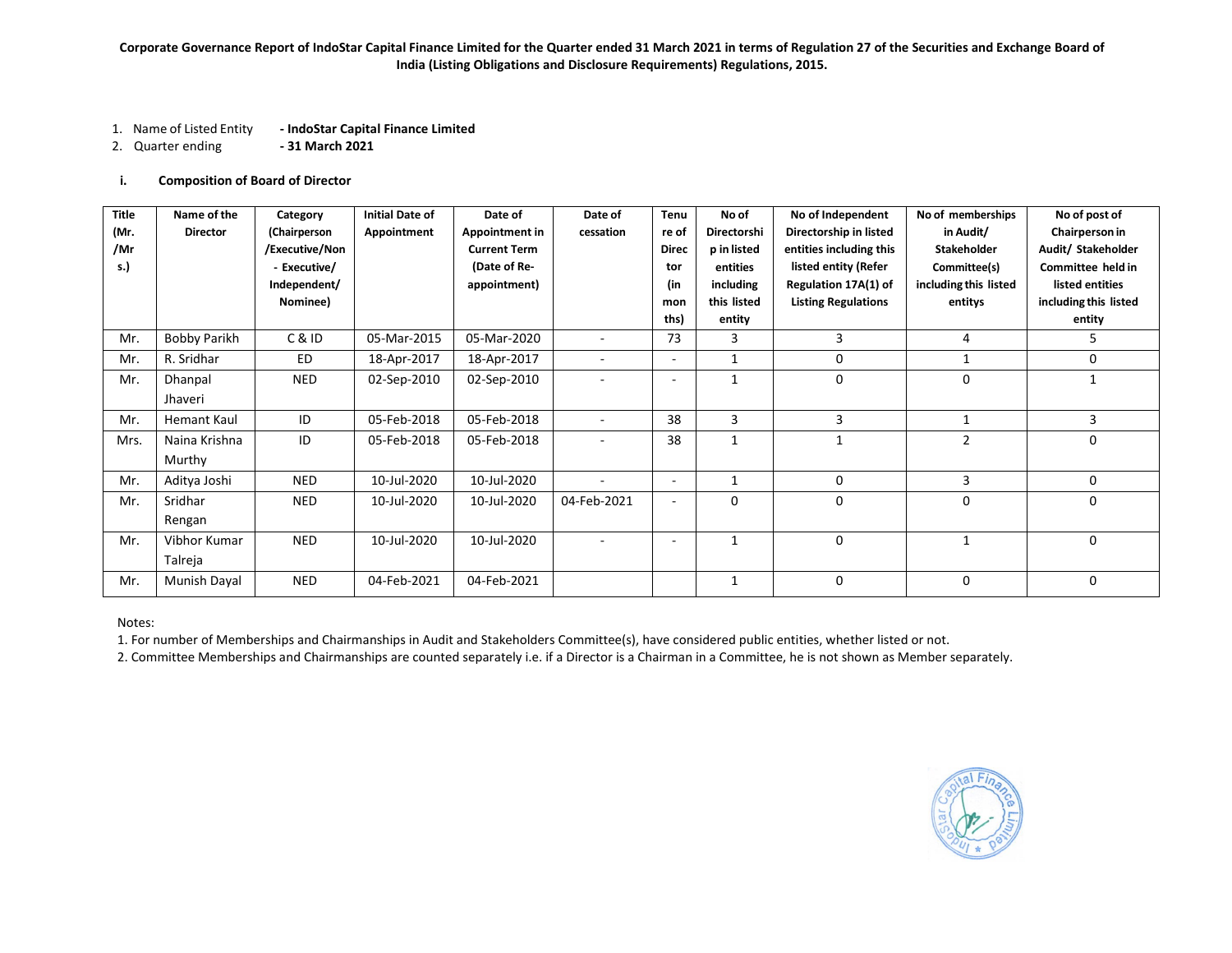## **ii. Composition of Committees**

|     | <b>Audit Committee</b> |            |                        |                         |                       |
|-----|------------------------|------------|------------------------|-------------------------|-----------------------|
| Sr. | Name of the Director   | Category   | Chairperson/Membership | <b>Appointment Date</b> | <b>Cessation Date</b> |
| No. |                        |            |                        |                         |                       |
|     | Bobby Parikh           | C & ID     | Chairperson            | 05-Mar-2015             |                       |
|     | Aditya Joshi           | <b>NED</b> | Member                 | 10-Jul-2020             |                       |
|     | Naina Krishna Murthy   | ID         | Member                 | 05-Feb-2018             |                       |
|     | Hemant Kaul            | ID         | Member                 | 05-Feb-2018             |                       |

|     | <b>Nomination and Remuneration Committee</b>                     |            |                                                                                                                           |                         |                       |  |  |
|-----|------------------------------------------------------------------|------------|---------------------------------------------------------------------------------------------------------------------------|-------------------------|-----------------------|--|--|
| Sr. | Name of the Director                                             | Category   | Chairperson/Membership                                                                                                    | <b>Appointment Date</b> | <b>Cessation Date</b> |  |  |
| No. |                                                                  |            |                                                                                                                           |                         |                       |  |  |
|     | Hemant Kaul                                                      | C & ID     | Chairperson*                                                                                                              | 05-Feb-2018             |                       |  |  |
| 2   | Aditya Joshi                                                     | <b>NED</b> | Member                                                                                                                    | 10-Jul-2020             |                       |  |  |
| 3   | Dhanpal Jhaveri                                                  | <b>NED</b> | Member                                                                                                                    | 05-May-2015             |                       |  |  |
| 4   | <b>Bobby Parikh</b>                                              | ID         | Member <sup>#</sup>                                                                                                       | 05-Mar-2015             |                       |  |  |
|     |                                                                  |            | * Mr. Hemant Kaul was appointed as Chairman of the Nomination & Remuneration Committee on 10 July 2020.                   |                         |                       |  |  |
|     |                                                                  |            | "Mr. Bobby Parikh was appointed as Chairman of the Nomination & Remuneration Committee on 5 May 2015 and ceased to be the |                         |                       |  |  |
|     | Chairman of Nomination & Remuneration Committee on 10 July 2020. |            |                                                                                                                           |                         |                       |  |  |

|     | <b>Stakeholders Relationship Committee</b> |            |                        |                         |                       |
|-----|--------------------------------------------|------------|------------------------|-------------------------|-----------------------|
| Sr. | Name of the Director                       | Category   | Chairperson/Membership | <b>Appointment Date</b> | <b>Cessation Date</b> |
| No. |                                            |            |                        |                         |                       |
|     | Dhanpal Jhaveri                            | <b>NED</b> | Chairperson            | 05-Feb-2018             |                       |
|     | R. Sridhar                                 | ED         | Member                 | 05-Feb-2018             |                       |
|     | Aditya Joshi                               | <b>NED</b> | Member                 | 10-Jul-2020             |                       |
|     | Naina Krishna Murthy                       | ID         | Member                 | 10-Jul-2020             |                       |
|     | Bobby Parikh                               | C & ID     | Member                 | 05-Feb-2018             |                       |

|     | <b>Risk Management Committee</b>                                                 |            |                                                                                               |                         |                       |
|-----|----------------------------------------------------------------------------------|------------|-----------------------------------------------------------------------------------------------|-------------------------|-----------------------|
| Sr. | Name of the Director                                                             | Category   | Chairperson/Membership                                                                        | <b>Appointment Date</b> | <b>Cessation Date</b> |
| No. |                                                                                  |            |                                                                                               |                         |                       |
|     | Hemant Kaul                                                                      | ID         | Chairperson*                                                                                  | 05-Feb-2018             |                       |
| ኀ   | R. Sridhar                                                                       | ED.        | Member                                                                                        | 05-Feb-2018             |                       |
| 3   | Amol Joshi                                                                       | Member     | Member                                                                                        | 08-Aug-2019             |                       |
| 4.  | <b>Mohit Mairal</b>                                                              | Member     | Member <sup>#</sup>                                                                           | 05-11-2020              |                       |
|     | Vibhor Kumar Talreja                                                             | <b>NED</b> | Member                                                                                        | 10-Jul-2020             |                       |
| 6   | Aditya Joshi                                                                     | <b>NED</b> | Member                                                                                        | 10-Jul-2020             |                       |
|     | #Appointed as Chief Risk Officer of the Company with effect from 1 October 2020. |            | * Mr. Hemant Kaul was appointed as Chairman of the Risk Management Committee on 10 July 2020. |                         |                       |

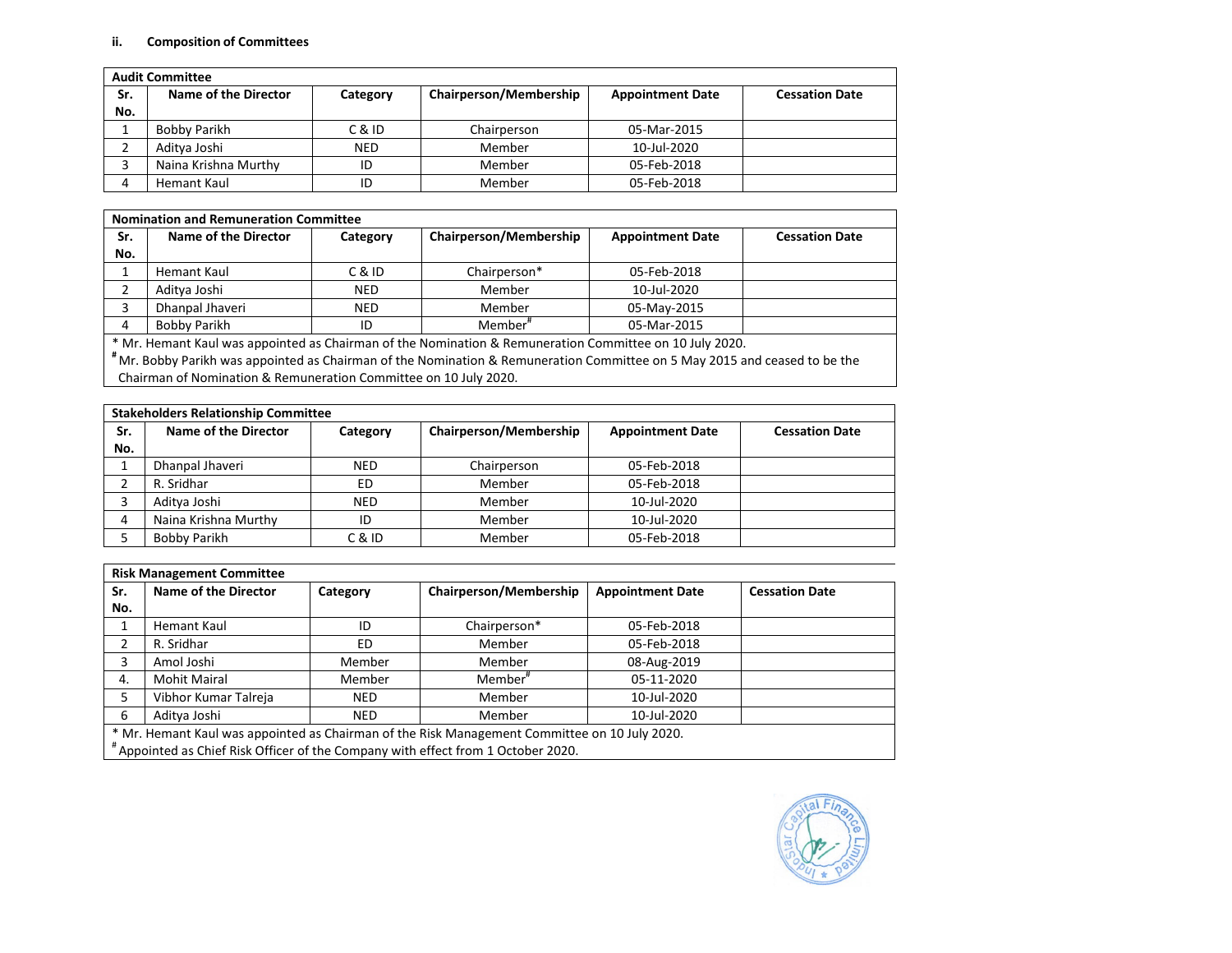|     | <b>Corporate Social Responsibility Committee</b>                                                                       |            |                        |                         |                       |  |
|-----|------------------------------------------------------------------------------------------------------------------------|------------|------------------------|-------------------------|-----------------------|--|
| Sr. | Name of the Director                                                                                                   | Category   | Chairperson/Membership | <b>Appointment Date</b> | <b>Cessation Date</b> |  |
| No. |                                                                                                                        |            |                        |                         |                       |  |
|     | Naina Krishna Murthy                                                                                                   | ID         | Chairperson*           | 05-Feb-2018             |                       |  |
| 2   | Bobby Parikh                                                                                                           | C & ID     | Member                 | 10-Jul-2020             |                       |  |
| 3   | Dhanpal Jhaveri                                                                                                        | <b>NED</b> | Member                 | 12-Nov-2014             |                       |  |
| 4   | R. Sridhar                                                                                                             | ED         | Member                 | 18-Apr-2017             |                       |  |
| 5   | Sridhar Rengan                                                                                                         | <b>NED</b> | Member                 | 10-Jul-2020             | 04-Feb-2021           |  |
| 6.  | Munish Dayal                                                                                                           | <b>NED</b> | Member                 | 04-Feb-2021             |                       |  |
|     | *Mrs. Naina Krishna Murthy was appointed as Chairman of the Corporate Social Responsibility Committee on 10 July 2020. |            |                        |                         |                       |  |

# iii. **Meeting of Board of Directors**

| Sr | Date(s) of meeting (if any)<br>in the previous quarter | Date(s) of meeting (if any) in<br>the current quarter | Maximum gap between any two<br>consecutive (in number of days) | Whether requirement of<br>Quorum met (Yes/No) |
|----|--------------------------------------------------------|-------------------------------------------------------|----------------------------------------------------------------|-----------------------------------------------|
|    | 7-Oct-2020                                             |                                                       | $\overline{\phantom{a}}$                                       | Yes                                           |
|    | 5-Nov-2020                                             |                                                       | 28                                                             | Yes                                           |
|    | $\overline{\phantom{0}}$                               | 04-Feb-2021                                           | 90                                                             | Yes                                           |

# iv. **Meeting of Committees**

| Sr. | Name of the Committee         | Date(s) of<br>meeting (if any)<br>in the previous<br>quarter | Date(s) of meeting (if<br>any) in the current<br>quarter | Maximum gap<br>between any two<br>consecutive (in number<br>of days) | Whether requirement<br>of Quorum met<br>(Yes/No) |
|-----|-------------------------------|--------------------------------------------------------------|----------------------------------------------------------|----------------------------------------------------------------------|--------------------------------------------------|
|     | <b>Audit Committee</b>        | 05-Nov-2020                                                  |                                                          |                                                                      | Yes                                              |
|     |                               |                                                              | 04-Feb-2021                                              | 90                                                                   | Yes                                              |
|     | Nomination and                | 05-Nov-2020                                                  |                                                          |                                                                      |                                                  |
|     | <b>Remuneration Committee</b> |                                                              | 04-Feb-2021                                              |                                                                      |                                                  |
|     | <b>Risk Management</b>        | 05-Nov-2020                                                  |                                                          |                                                                      |                                                  |
|     | Committee                     |                                                              | 04-Feb-2021                                              |                                                                      |                                                  |

# v. **Related Party Transactions**

| Sr | <b>Subject</b>                                                             | Compliance status (Yes/No/NA) |
|----|----------------------------------------------------------------------------|-------------------------------|
|    | Whether prior approval of audit committee obtained                         | Yes                           |
|    | Whether shareholder approval obtained for material RPT                     | Not Applicable                |
|    | Whether details of RPT entered into pursuant to omnibus approval have been | Yes                           |
|    | reviewed by Audit Committee                                                |                               |

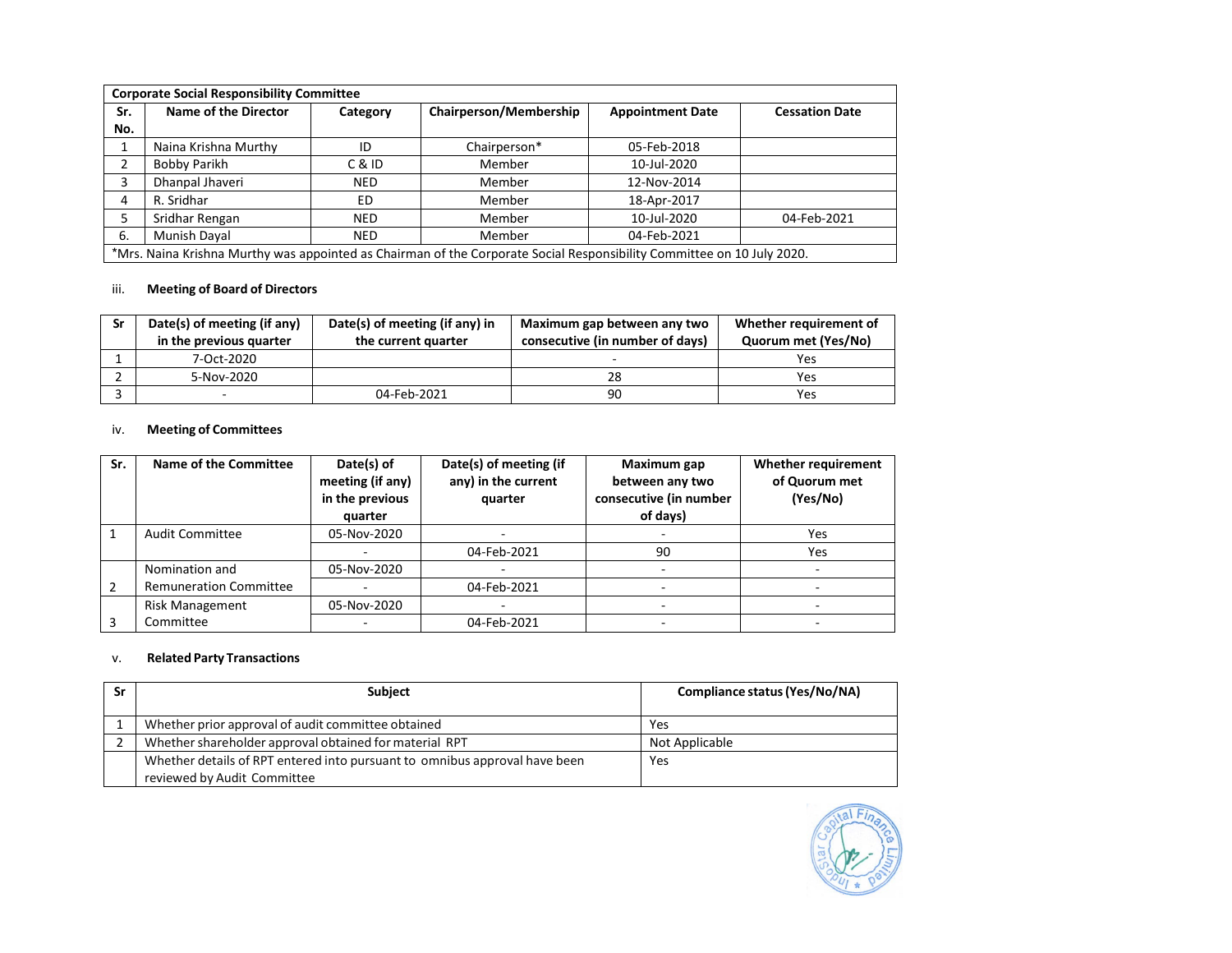#### **VI. Affirmations**

### **Annexure I**

- 1. The composition of Board of Directors is in terms of SEBI (Listing Obligations and Disclosure Requirements) Regulations, 2015. **Yes**
- 2. The composition of the following committeesisin terms of SEBI (Listing Obligations and Disclosure Requirements) Regulations, 2015
	- a. AuditCommittee **Yes**
	- b. Nomination&remuneration committee **Yes**
	- c. Stakeholdersrelationshipcommittee **Yes**
	- d. Risk management committee (applicable to the top 500 listed entities) **- Yes**
- 3. The committee members have been made aware of their powers, role and responsibilities as specified in SEBI (Listing Obligations and Disclosure Requirements) Regulations, 2015. **- Yes**
- 4. The meetings of the board of directors and the above committees have been conducted in the manner asspecified in SEBI (Listing Obligations and Disclosure Requirements) Regulations, 2015.**- Yes**
- 5. a. This report and/or the report submitted in the previous quarter has been placed before Board of Directors. **– Yes** b. Any comments/observations/advice of Board of Directors may be mentioned here:

### Notes:

(1) This report will be submitted before the Board of Directors at the ensuing Board Meeting.

(2) The report for the previous quarter i.e. 31 December 2020 was placed before the Board of Directors at their meeting held on 4 February 2021.

### **Annexure II**

### **Disclosure on website in terms of Listing Regulations**

- 1 Details of business- **Yes**
- 2 Terms and conditions of appointment of independent directors- **Yes**
- 3 Composition of various committees of board of directors- **Yes**
- 4 Code of conduct of board of directors and senior management personnel- **Yes**
- 5 Details of establishment of vigil mechanism/ Whistle Blower policy- **Yes**
- 6 Criteria of making payments to non-executive directors- **Yes**
- 7 Policy on dealing with related party transactions- **Yes**
- 8 Policy for determining 'material' subsidiaries- **Yes**
- 9 Details of familiarization programmes imparted to independent directors- **Yes**
- <sup>10</sup> Contact information of the designated officials of the listed entity who are responsible for assisting and handling
- investor grievances- **Yes**
- 11 email address for grievance redressal and other relevant details- **Yes**
- 12 Financial results- **Yes**
- 13 Shareholding pattern- **Yes**
- 14 Details of agreements entered into with the media companies and/or their associates-**NA**

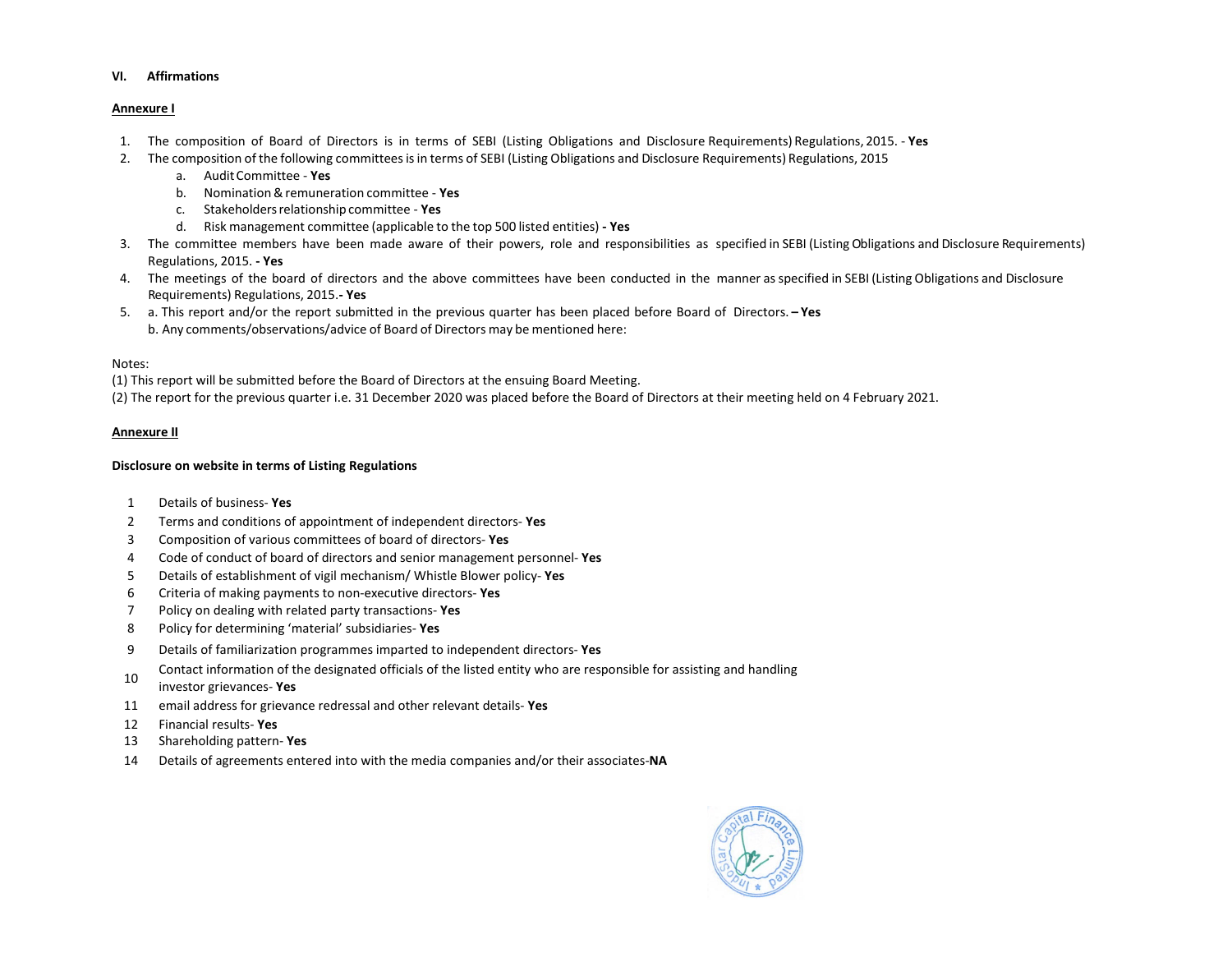- Schedule of analyst or institutional investor meet and presentations made by the listed entity to analysts or institutional investors simultaneously with submission to stock exchange- **Yes**
- New name and the old name of the listed entity-**NA**
- Advertisements as per regulation 47 (1) **Yes**
- Credit rating or revision in credit rating obtained**- Yes**
- 19 Separate audited financial statements of each subsidiary of the listed entity
- in respect of a relevant financial year- **Yes**
- Whether company has provided information under separate section on its website as per Regulation 46(2) **Yes**
- Materiality Policy as per Regulation 30- **Yes**
- Dividend Distribution policy as per Regulation 43A (as applicable) **Yes**
- It is certified that these contents on the website of the listed entity are correct- **Yes**

#### **Annexure III**

#### **Annual Affirmations**

- Independent director(s) have been appointed in terms of specified criteria of 'independence' and/or 'eligibility'- **Yes**
- Board composition- **Yes**
- Meeting of Board of directors- **Yes**
- Quorum of Board meeting- **Yes**
- Review of Compliance Reports- **Yes**
- Plans for orderly succession for appointments- **Yes**
- Code of Conduct- **Yes**
- Fees/compensation- **Yes**
- Minimum Information- **Yes**
- Compliance Certificate- **Yes**
- Risk Assessment & Management- **Yes**
- Performance Evaluation of Independent Directors- **Yes**
- Recommendation of Board- **Yes**
- Maximum number of Directorships- **Yes**
- Composition of Audit Committee- **Yes**
- Meeting of Audit Committee- **Yes**
- Composition of nomination & remuneration committee- **Yes**
- Quorum of Nomination and Remuneration Committee meeting- **Yes**
- Meeting of Nomination and Remuneration Committee- **Yes**